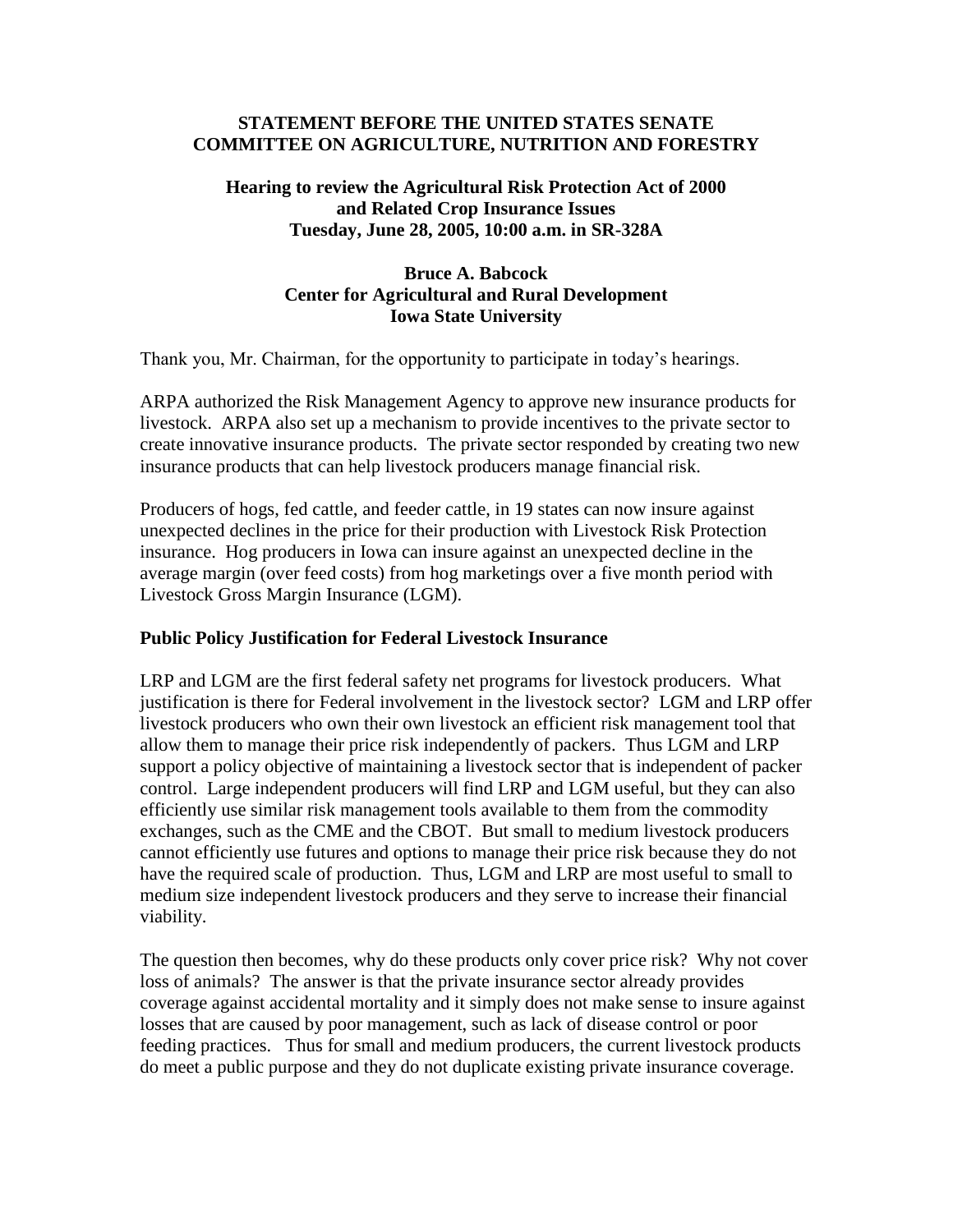#### **Producer Acceptance of Livestock Insurance**

The extent to which small to medium sized livestock producers will use federally reinsured livestock insurance products remains to be seen, however. In the current reinsurance year, there is not a state in which more than 3% of eligible livestock is insured under either LRP or LGM. Iowa hogs at 2.27% and Kansas feeder cattle at 1.94% have the highest participation rates.

There are a number of reasons for this low participation. Federal livestock insurance is that this is still a new concept. History has shown that it takes time for farmers, crop insurance agents, and insurance companies to become knowledgeable and comfortable with new products. For example, most crop insurance agents know little about price risk or the livestock sector. And most crop insurance companies know little about how to offset the risk that they assume when issuing a policy. Market penetration of these new products will not be rapid unless companies invest in training programs for their staff and their agents.

Another reason for low participation is that both LGM and LRP were pulled from the market in December, 2003 following discovery of BSE in the United States. Following substantial program modifications, sales of both resumed in October, 2004. Sales momentum for both products has picked up in recent months.

It remains highly uncertain whether a large fraction of livestock will ever be insured under Federal livestock insurance programs. Based on marketing research that we recently conducted, a significant portion of cattle producers list risk management as a top concern. But whether that concern will translate into the purchase of insurance remains to be seen. We know that a significant portion of livestock producers have no interest in these programs because they do not own their own livestock, hence they face no price risk. And the experience with the U.S. crop insurance program shows that crop farmers are reluctant to buy high levels of insurance without significant premium subsidies. But extending premium subsidies to livestock producers to encourage participation would be counterproductive because livestock supplies are much more responsive to subsidies than is the crop sector. Large premium subsidies would likely lead to a significant expansion in supply and a resulting drop in market prices: exactly the event that the livestock insurance products are designed to help out with.

My colleague at Iowa State has studied feeder pig production in Canada and attributes a significant proportion of the recent increase in Canadian production to an income guarantee that is based on the Olympic average of the previous five years of income. This allows producers to ride through the hog cycle without having to go through the tremendous stress of the low points. While this might be good for individual farmers, it has a large production-enhancing, price-suppressing effects, and trade distorting effects.